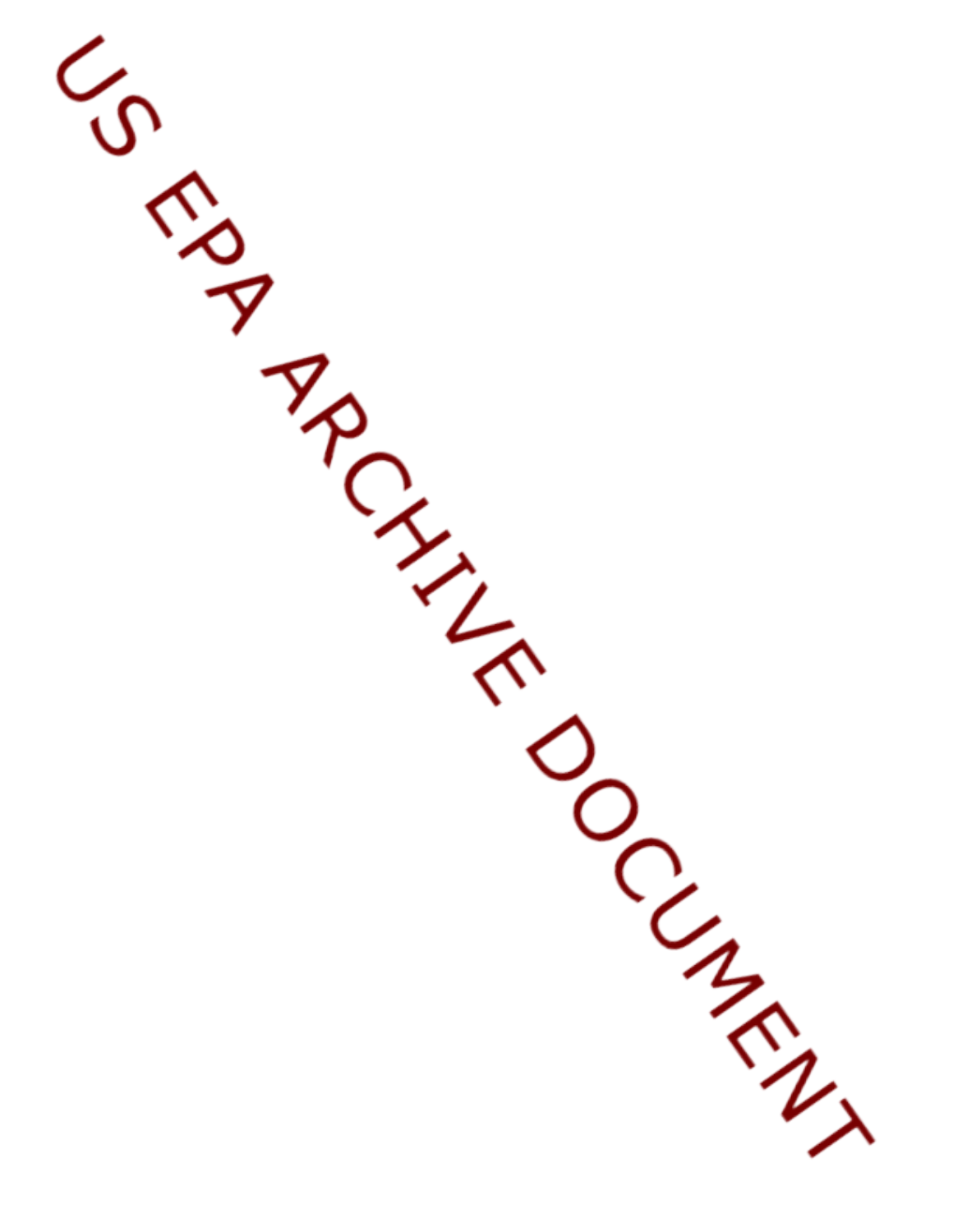# **Technical Factsheet on: TOXAPHENE**

[List of Contaminants](http://www.epa.gov/safewater/hfacts.html) 

 As part of the Drinking Water and Health pages, this fact sheet is part of a larger publication: **National Primary Drinking Water Regulations** 

Drinking Water Standards MCLG: zero mg/L MCL: 0.003 mg/L HAL(child): none

# **Health Effects Summary**

 levels above the MCL: central nervous system effects including restlessness, hyperexcitability, tremors, Acute: EPA has found toxaphene to potentially cause the following health effects from acute exposures at spasms or convulsions.

EPA has not set drinking water levels which are considered "safe" for short-term exposures.

 levels above the MCL: liver and kidney degeneration; central nervous system effects; possible immune Chronic: Toxaphene has the potential to cause the following health effects from long-term exposures at system suppression.

Cancer: There is some evidence that toxaphene may have the potential to cause cancer from a lifetime exposure at levels above the MCL.

## **Usage Patterns**

Production of toxaphene in 1977 was nearly 40 million pounds. By 1982, when EPA cancelled most of its uses, consumption was reported at 12 million pounds.

 Toxaphene was used as an insecticide for cotton (50%), vegetables (17%), livestock and poultry (17%), soybeans (12%), alfalfa, wheat and sorghum (5%).

 registered for sicklepod control in AL, GA, MS, AR, NC, SC, & TN as 24(C) registrations for special local needs. Strobane T-90 has a broad spectrum activity as stomach & contact residual insecticide, & it has insects. In the past, it has been used as piscicide (fish toxicant) in lakes. All formulations are now Restricted Use Pesticides. Special livestock formulations are available & recommended for the control of scab mites or mange on livestock. Rigo Toxaphene 6 has been shown activity against several species of worms, scab, mites, hornflies, lice & mealybugs & major cotton

 Other minor uses: for armyworms, cutworms, & grasshoppers; for mealybug & pineapple gummosis moth control on pineapples & weevil control on bananas. Conditional and restricted use as an insecticide and application and tank mixtures. as a miticide in foliar treatment of: cranberries, strawberries, apples, pears, quinces, nectarines, peaches, bananas, pineapple, eggplant, peppers, pimentos, tomatoes, broccoli, brussel sprouts, cabbage, cauliflower, collards, kale, kohlrabi, spinach, lettuce (head and leaf), parsnips, rutabagas, beans (lima, green and snap), corn (sweet), cowpeas, okra, alfalfa, barley, oats, rice, rye, wheat, celery, cotton, horseradish, peanuts, peas, sunflowers, soybeans, ornamental plants, birch, elm, hickory, maple oak, and noncrop areas. Also used in seed crop foliar treatment of clover and trefoil; in soil treatment of corn; in back rubber of beef cattle; in animal treatment of goats, sheep, beef cattle, and hogs; and aerial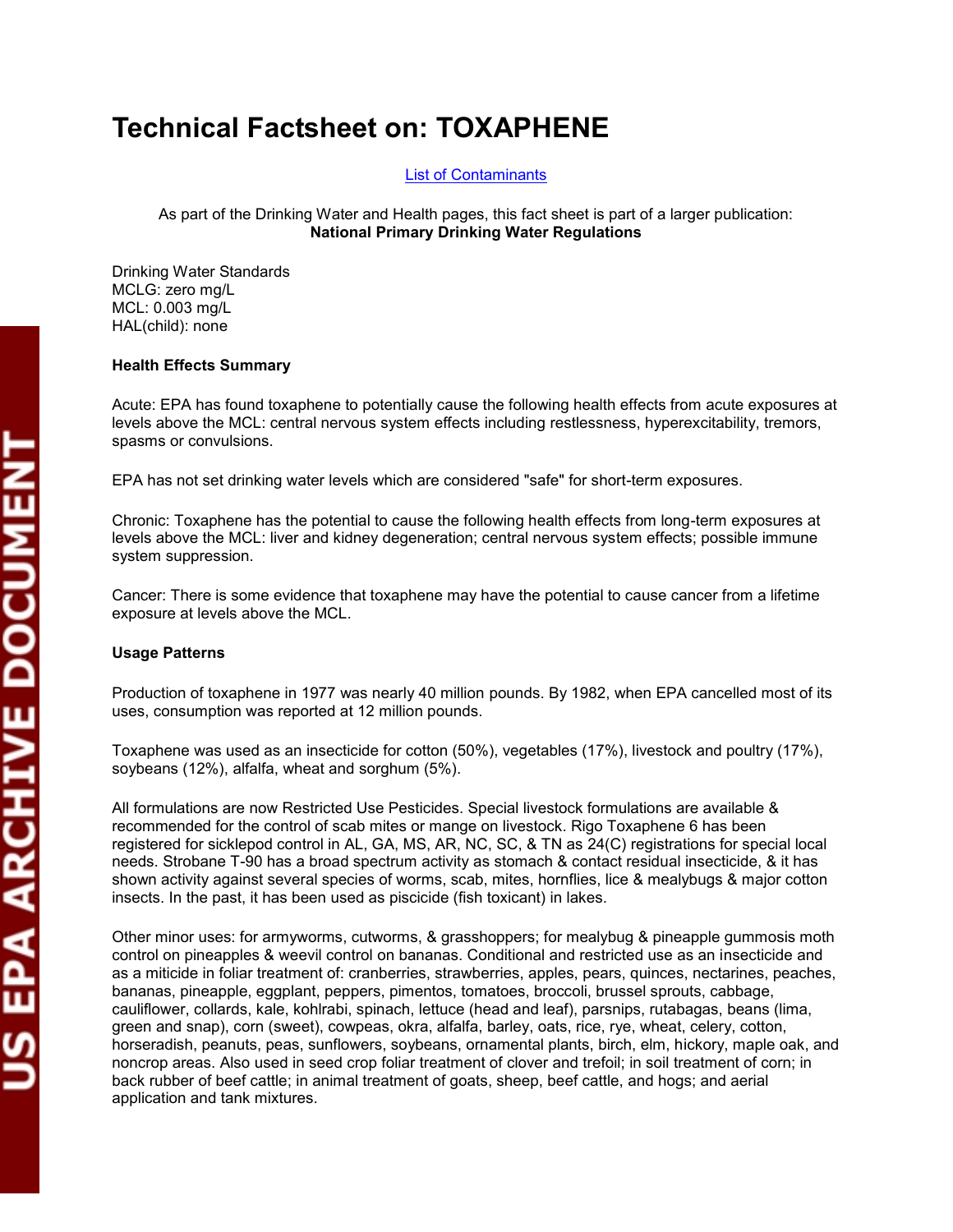#### **Release Patterns**

 Toxaphene is released into the environment primarily from its application as an insecticide for the protection of cotton, mostly in southern states.

#### **Environmental Fate**

Toxaphene is very persistent. When released to soil it will persist for long periods (1 to 14 yr), is not expected to leach to groundwater or be removed significantly by runoff unless adsorbed to clay particles which are removed by runoff. In water it will not appreciably hydrolyze, photolyze, or significantly biodegrade. It will strongly sorb to sediments.

 However, it has been reported that the detoxification of toxaphene was due to adsorption rather than by main components of toxaphene; under aerobic conditions 13.6% degradation of the 3 components was observed. Toxaphene is resistant to degradation in soils with reported half-lives ranging from 0.8 yr to 14 Little information concerning biodegradation of toxaphene in aquatic systems was found in the literature. degradation in 8 Wisconsin lakes. Degradation in aquatic sediment was more significant under anaerobic than aerobic conditions and oxidative as well as reductive metabolism can be important in the degradation of toxaphene. Anaerobic conditions in sediments led to nearly 50% overall degradation of 3 yr. 50% loss in 6 weeks due to biological transformation in anaerobic, flooded soils was reported while no transformation was found in aerobic sediments.

 model river is 6.0-6.3 hr. Although toxaphene is strongly adsorbed to soil, evaporation from soils may be very slowly in deep bodies of water. Evaporation from soils and surfaces will be a significant process for toxaphene. Based on range of reported Henry's Law constants the calculated range of the half-life for evaporation of toxaphene from a a significant process. Evaporation losses of from 7 to 14 kg/ha/yr or more have been estimated from loam soil under annual rainfall of 150 cm. Field studies have shown it to be detoxified rapidly in shallow and

Toxaphene may undergo very slow direct photolysis in the atmosphere. However vapor phase reactions with photochemically produced hydroxyl radicals should be more important fate process (estimated halflife 4-5 days). Toxaphene can be transported long distances in the air (1200 km) probably adsorbed to particular matter.

 Bioconcentration factors (BCF) for fish - 3100 to 69,000; for shrimp 400-1200; Algae - 6902; snails - 9600. toxaphene in the diet, residues are detected in eggs and adipose tissue with a BCF of about 5. Monitoring These BCF values indicated significant bioconcentration potential. Chickens fed 5, 50, or 100 ppm data demonstrates that toxaphene is a contaminant in some air, water, sediment, soil, fish and other aquatic organisms, foods and birds. Human exposure appears to come mostly from food or occupational exposure.

## **Chemical/ Physical Properties**

CAS Number: 8001-35-2

 Color/ Form/Odor: Amber waxy solid with a piney odor; a mixture of polychlorinated compounds, available as a dust, wettable powder, or as emulsifiable or oil solutions<br>M.P.: 65-90C B.P.: Decomposes<br>Vapor Pressure: 0.4 mm Hg at 25 C

M.P.: 65-90C B.P.: Decomposes

Octanol/Water Partition (Kow): Log Kow = 3.3